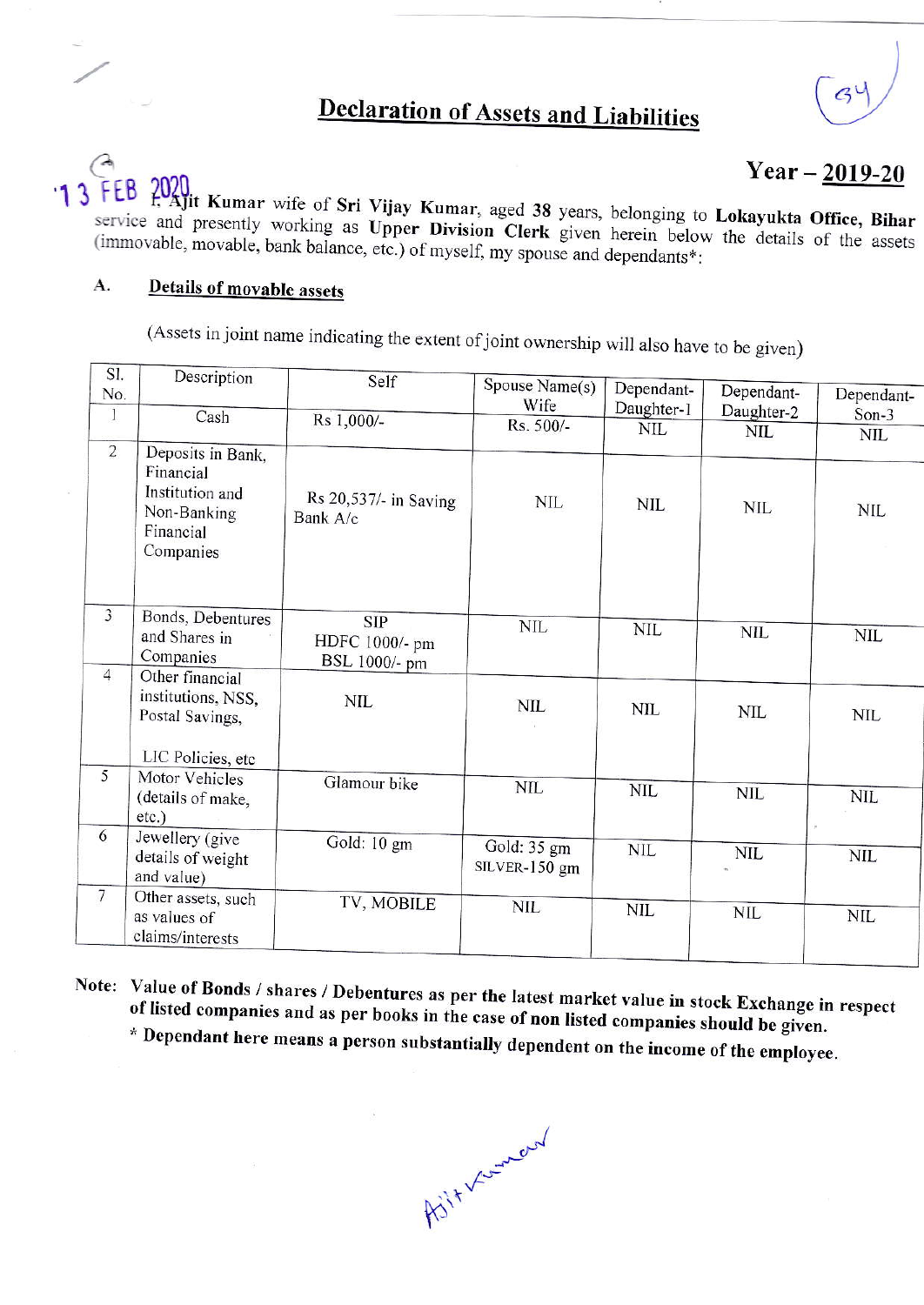**Petails of Immovable assets** 

[Note: Properties in joint ownership indicating the extent of joint ownership will also have to be indicates]

 $(39)$ 

| SI.<br>No.     | Description                                                                                                                                    | Self       | Spouse Name(s)<br>Wife                                                                                                                                    | Dependant-<br>Daughter-1 | Dependant-<br>Daughter-2 | Dependant-<br>Son- $3$ |
|----------------|------------------------------------------------------------------------------------------------------------------------------------------------|------------|-----------------------------------------------------------------------------------------------------------------------------------------------------------|--------------------------|--------------------------|------------------------|
| $\mathbf{1}$   | Agricultural Land<br>-Location(s)<br>-Survey number(s)<br>-Extent(Total<br>measurement)<br>-Current market value                               | <b>NIL</b> | 14 धूर 8 धुरकी<br>मौजा–पुरूषोत्तमपुर<br>पैनाठी, परगना–मनेर,<br>अंचल-बिहटा, पटना<br>थाना नं0-68, तौजी<br>नं0–3599, खाता<br>नं0- 231 सर्वे प्लौट<br>$-1800$ | <b>NIL</b>               | <b>NIL</b>               | <b>NIL</b>             |
| $\overline{2}$ | Non-Agriculture Land<br>$-Location(s)$<br>-Survey number( $s$ )<br>-Extent(Total<br>measurement)<br>-Current market value                      | NIL        | <b>NIL</b>                                                                                                                                                | NIL                      | <b>NIL</b>               | NΠ                     |
| $\overline{3}$ | Buildings (Commercial and<br>residential)<br>$-Location(s)$<br>-Survey number( $s$ )<br>-Extent(Total<br>measurement)<br>-Current market value | <b>NIL</b> | NIL                                                                                                                                                       | <b>NIL</b>               | <b>NIL</b>               | <b>NIL</b>             |
| $\overline{4}$ | Houses / Apartments, etc.<br>$-Location(s)$<br>-Survey number( $s$ )<br>-Extent(Total<br>measurement)<br>-Current market value                 | <b>NIL</b> | <b>NIL</b>                                                                                                                                                | NIL                      | NIL                      | NIL                    |
| 5              | Others (such as interest in<br>property                                                                                                        | <b>NIL</b> | <b>NIL</b>                                                                                                                                                | <b>NIL</b>               | $\text{NIL}$             | <b>NIL</b>             |

I give herein below the details of my liabilities / overdue to public financial institutions and  $(2)$ government dues:-

[Note : Please give separate details for each item]

| SI.<br>No. | Description                                                                                          | Name & address of Bank / Financial<br>Institutions(s) / Department (s) | Amount outstanding as on |
|------------|------------------------------------------------------------------------------------------------------|------------------------------------------------------------------------|--------------------------|
| (a)        | (i) Loans from Banks                                                                                 | <b>NIL</b>                                                             | <b>NIL</b>               |
|            | (ii) Loans from financial institutions                                                               | <b>NIL</b>                                                             | <b>NIL</b>               |
|            | (iii) Government Dues:<br>(a) dues to department dealing with<br>government accommodation            | <b>NIL</b>                                                             | <b>NIL</b>               |
|            | (b) dues to departments dealing with<br>supply of water                                              | <b>NIL</b>                                                             | <b>NIL</b>               |
|            | (c) dues to departments dealing with<br>supply of electricity                                        | NIL                                                                    | <b>NIL</b>               |
|            | (d) dues to departments dealing with<br>telephones                                                   | <b>NIL</b>                                                             | <b>NIL</b>               |
|            | (e) dues to departments dealing with<br>government transport (including<br>aircraft and helicopters) | <b>NIL</b>                                                             | <b>NIL</b>               |

Aiit Kunton

**B.**